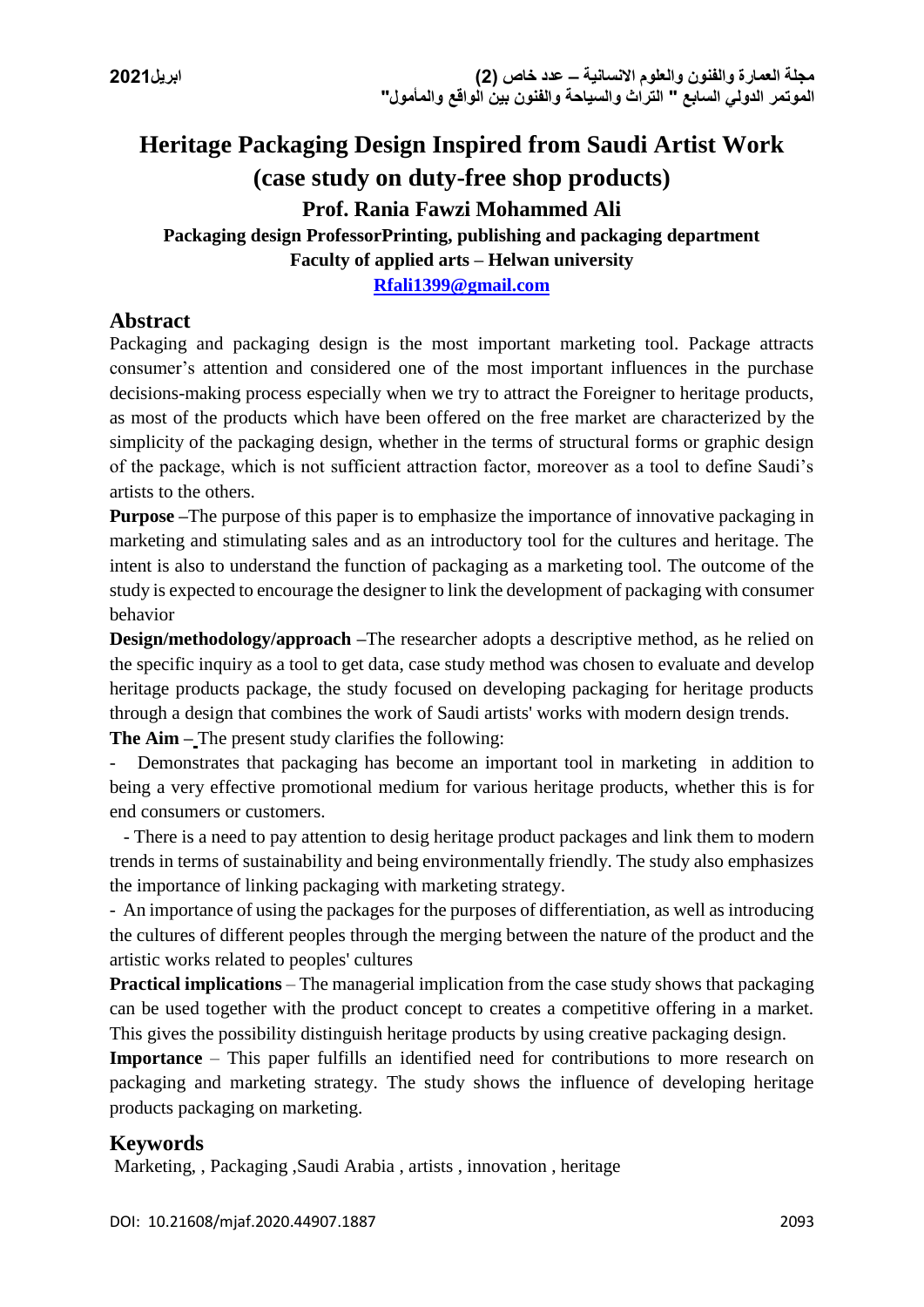#### **الملخص**

يعد تصميم التغليف احد أهم أدوات التسويق. وتتميز عبوات التغليف بدورها في جذب انتباه المستهلكين وتعتبر من أهم العوامل المؤثرة في عملية اتخاذ قرار الشراء خاصة عندما نحاول جذب المستهلكين من ثقافات مختلفة إلى المنتجات التراثية ، حيث تتميز غالبية المنتجات التي يتم عرضها بالسوق الحرة ببساطة تصميم العبوة سواء من حيث الشكل البنائي او التصميم الجرافيكي للعبوة ، مما ال يشكل عامل الجذب الكافي

**الهدف** - يهدف البحث الي التأكيد علي دور التغليف المبتكر في التسويق وتنشيط المبيعات وكاداه تعريفية بثقافات الشعوب العربية وتراثهم ، من المتوقع أن تشجع نتائج الدراسة المصمم على الربط بين تطوير تصميم العبوات وسلوك المستهلك. **المنهجية** ينهج الباحث المنهج المسحي التجريبي ، حيث اعتمد علي االستبيان كأداة لجمع البيانات الخاصة بالعبوات وايضا اراء المستهلكين فيما يتعلق بالعبوات الحالية ، تم اختيار طريقة دراسة الحالة والتجريب من أجل تقييم والتحقيق في كيفية استخدام التغليف في التسويق. تركز الدراسة على تطوير عبوات ترويجية جديدة للمنتجات التراثية الخاصة بالمملكة العربية السعودية يمكن استخدامها في السوق الحرة بالمطارات ، وتم استخدام تحليل الحالة وأيضًا إنشاء تصميم جديد لبعض العبوات الترويجية التي تعتمد على أعمال الفنانين السعوديين عالوة على ذلك تم محاولة الربط بين تصميم العبوات واالتجاهات الحديثة في مجال التغليف .

**النتائج** - توضح الدراسة الحالية التالي :

- أن التغليف أصبح أداة مهمة في التسويق باإلضافة الي كونه وسيط ترويجي فعال للغاية لمنتجات التراثية المختلفة سواء كان هذا للمستهلكين النهائيين أو العمالء

- هناك الحاجة الي االهتمام بتصميم عبوات المنتجات التراثية وربطها باالتجاهات الحديثة من حيث االستدامة وكونها صديقة للبيئة كما تؤكد الدراسة على أهمية ربط التغليف باستراتيجية التسويق.

- اهمية استخدام العبوات ألغراض التمايز وايضا التعريف بثقافات الشعوب المختلفة من خالل الدمج بين طبيعة المنتج واالعمال الفنية المرتبطة بثقافات الشعوب

**اآلثار العملية** - ُيظهر من دراسة الحالة أنه يمكن استخدام التغليف مع مفهوم المنتج إلنشاء عرض تنافسي في السوق. وهذا يعطي إمكانية تمييز المنتجات التراثية باستخدام تصميم التغليف بطريقة إبداعية.

أ**همية البحث** - تلبي هذه الورقة حاجة محددة للمساهمات في مزيد من الأبحاث حول استر اتيجية التعبئة والتغليف والتسويق. تظهر الدراسة تأثير تطوير تغليف المنتجات التراثية علي تسويقها .

> **الكلمات مفتاحية:** تسويق - تغليف - فن تشكيلي - ابتكار – منتجات تراثية

#### **Introduction**

The packaging design of high quality draws attention and provokes the buyer which determines the first interaction between customers and products according to the rapid evolution of technology, packages and its design has evolved over the years. moreover was influenced by the development of technology and transport, and the changes in society. These changes allowed producers and manufacturers to obtain more products which should be stored to be sold. Through quality design of the package, a brand can become a consumer favorite mark. The design must adapt the product to all the needs and features that brand stands out and take into account the transmission of these traits through colors, shapes, text and other particular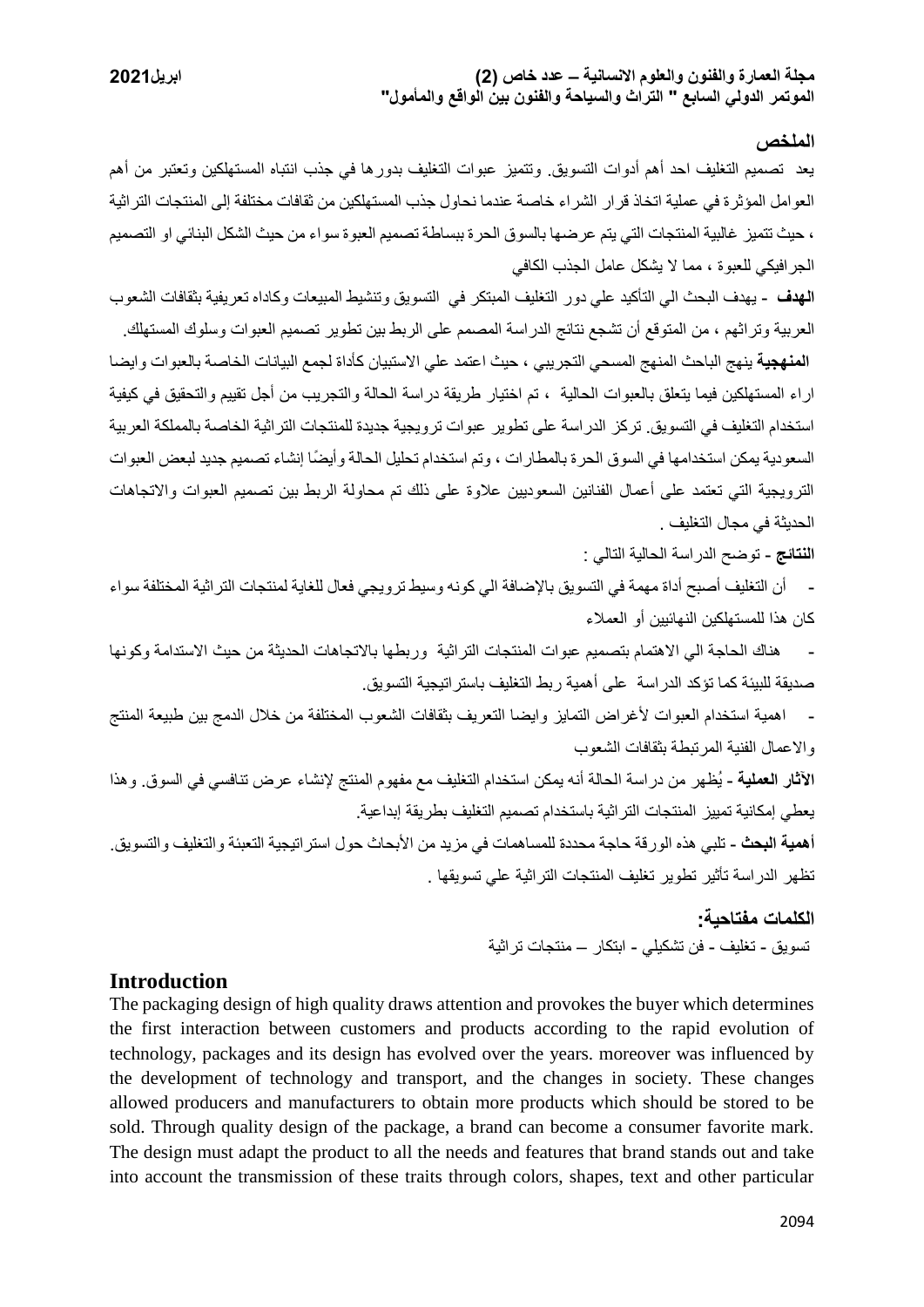elements. the main purpose of packaging design should attract the customers and highlight the qualities and benefits of the product moreover to protect, carry, sell or use a product

 In some European countries the commodification of cultural heritage has been vilified by the heritage community. This attitude has resulted in a lacuna of knowledge about how it operates in the heritage context. although , heritage is increasingly subject to commodification in all Arabic countries and it can't no longer be ignored. Heritage sites are increasingly seeking to boost both visitor numbers and revenue. Calls from national authorities for museums to cater to popular sentiments as a means to keep them economically and socially viable are frequently heard. For some visitors and heritage managers, the difference between the gift shop and the museum experience is diminishing. moreover the free duty market has become a market for heritage products to achieve greater financial income , despite the difference in the heritage goods from the traditional meaning of heritage as it included food , clothes, accessories , extra . which need to provide packaging attracts consumers in addition to being compatible with international standards

#### **Packaging**:

Packaging not only communicates the product but could affect consumers purchase decision. Safe, high quality, overall product information are all required from consumers to make the positive attitude towards the product and make the purchasing decision. Bill Stewart (2004) stated that there are three main functions of packaging :

1. To contain,

2. To protect (from environmental influences that might harm the product such as temperature, light, gases, moisture,

3. To identify: consist of the content of the product, product use and legal information.

Elements of Packaging :

 The packaging design elements play a main role for consumers to make the decision of purchase. There are several classification of elements of packaging in the literature. Rettie and Brewer (2000) classified the elements into 2 groups: Verbal and Visual. As for Kotler (2003) classification was according to six elements: size, form, material, color, text and brand. Silayoi and Speece (2007) divided these packaging elements into: Visual (which includes graphics, size, shape of packaging) and Informational elements (which consists of product information, information about the technologies used on the package. Graphics: include images, colors and typography and product photography. According to Silayoi et al (2007) eye-catching products are used on the design of the package and colors used this would make the product stand out on the shelf and attract consumers to buy it.

Sustainable packaging

Four principles of sustainable packaging were originally identified by SPA under the headings of 'effective', 'efficient', 'cyclic' and 'clean'

#### 1 Effective

This first principle is primarily concerned with the functionality of packaging. It suggests that packaging will support sustainable development when it 'adds real value to society by effectively containing and protecting products as they move through the supply chain and by supporting informed and responsible consumption'.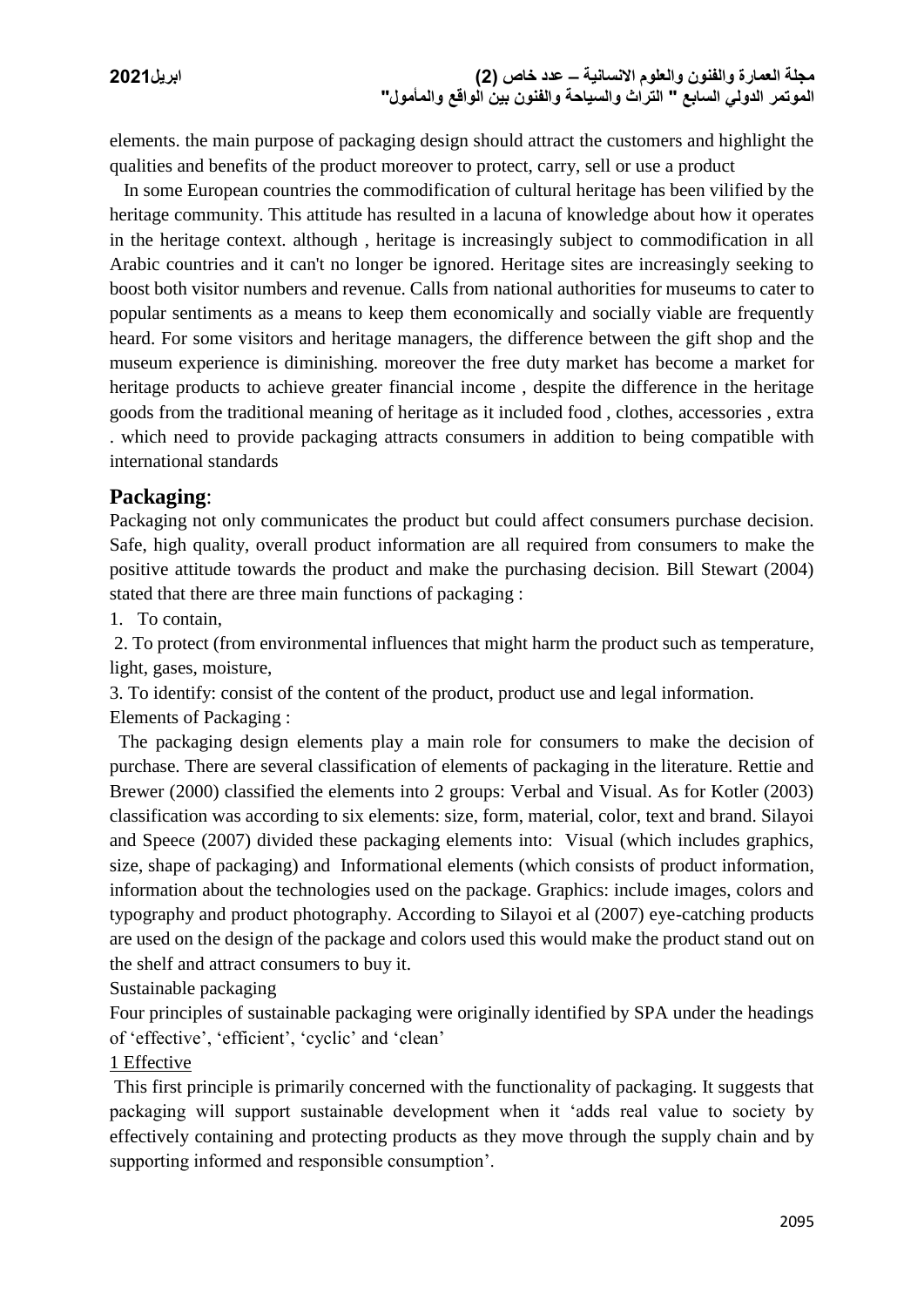# 2 Efficient

The second principle is that the packaging-product system is designed to use materials and energy as efficiently as possible throughout the product life cycle.

### 3 Cyclic

The third principle is that 'packaging materials used in the system are cycled continuously through natural or industrial systems, minimizing material degradation'.

# 4 Clean

The fourth principle is that 'packaging components used in the system, including materials, finishes, inks, pigments and other additives do not pose any risks to humans or ecosystems

|                             | <b>Strategies for packaging</b> | <b>KPIs</b>                  |  |
|-----------------------------|---------------------------------|------------------------------|--|
| <b>Principles</b>           | design, manufacture,            |                              |  |
|                             | logistics and marketing         |                              |  |
|                             | <b>KPIs Eliminate any</b>       |                              |  |
|                             | packaging which is not          |                              |  |
|                             | necessary (can the product-     |                              |  |
|                             | packaging system be             | Functionality of each        |  |
|                             | redesigned to eliminate one     | component of the packaging   |  |
|                             | or more component?).            | system (list). Social and    |  |
|                             | Ensure that the packaging       | economic benefits of the     |  |
|                             | fulfils supply chain            | packaging system as a whole  |  |
|                             | requirements for product        | (list). Product-packaging    |  |
|                             | protection, containment,        | ratio by weight (tonnes of   |  |
| Effective: social and       | distribution, retailing and     | product divided by tonnes of |  |
| economic benefit The        | use. Design the product-        | packaging).                  |  |
| packaging system adds real  | packaging system to             |                              |  |
| value to society by         | minimize total life cycle       |                              |  |
| effectively containing and  | environmental impact.           |                              |  |
| protecting products as they | Minimize overall supply         | Supply chain costs (\$ per   |  |
| move through the supply     | chain costs.                    | unit of product)             |  |
| chain and by supporting     | Provide information to          | Specific, relevant, accurate |  |
| informed and responsible    | consumers on environmental      | and verifiable environmental |  |
| consumption                 | attributes of the packaging     | claims consistent with ISO   |  |
|                             |                                 | 14021.                       |  |
|                             |                                 | Recycling logos and advice   |  |
|                             |                                 | on recyclable packaging.     |  |
|                             |                                 | Plastics identification code |  |
|                             | Provide advice to the           | correctly used on plastics   |  |
|                             | consumer on correct disposal    | packaging (PACIA             |  |
|                             | of the packaging.               | guidelines). Instructions    |  |
|                             |                                 | NOT to recycle on            |  |
|                             |                                 | containers used for          |  |
|                             |                                 | hazardous products           |  |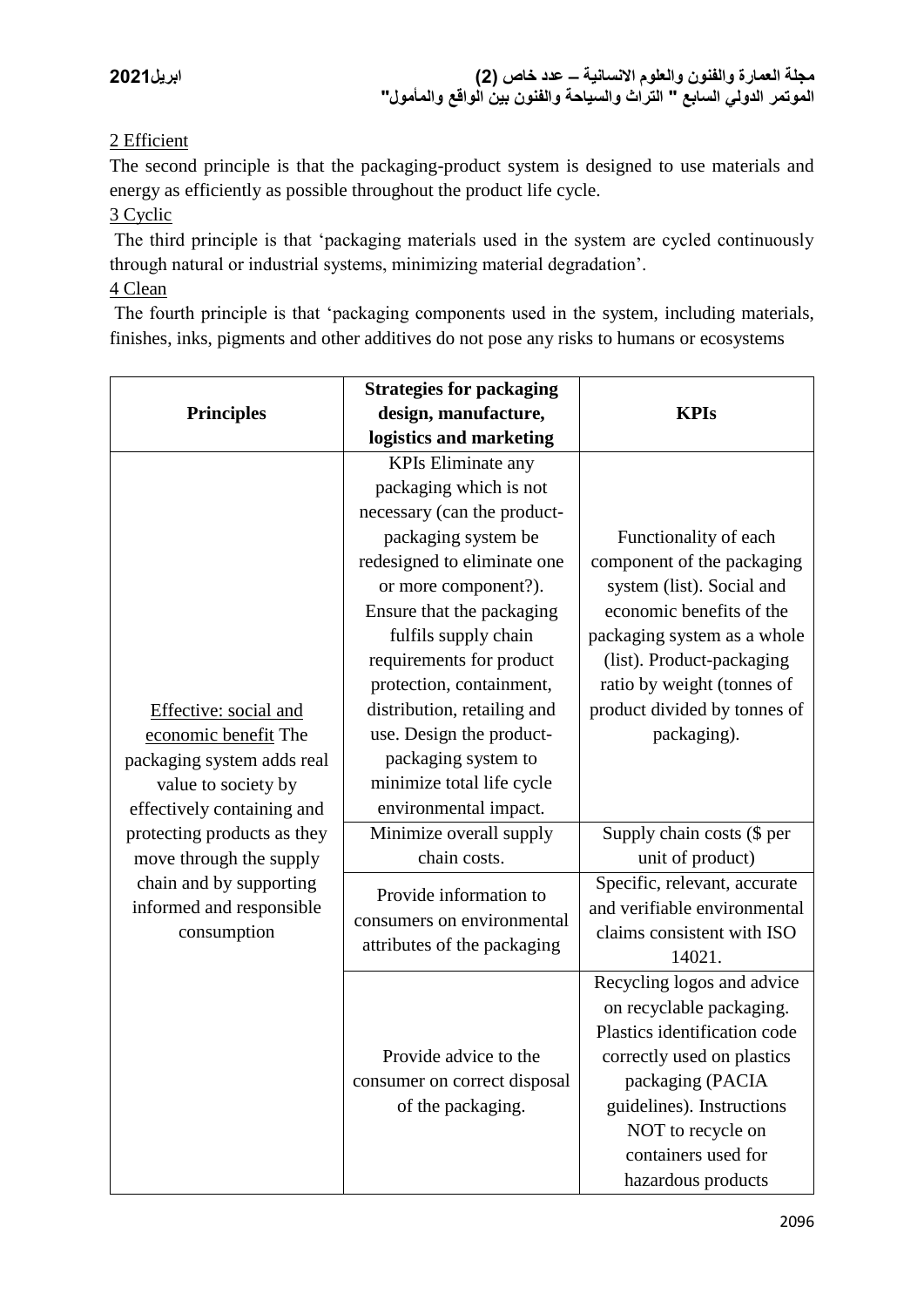| Efficient: doing more with<br>less The packaging system is<br>designed to use materials<br>and energy efficiently<br>throughout the product life                                                  | Reduce packaging volume<br>and weight to the minimum<br>required for product<br>protection, safety, hygiene<br>and acceptability to the<br>consumer. Increase the<br>efficiency of the product<br>packaging system by<br>changing the product, e.g.<br>use of concentrates | Total weight of material<br>used in the packaging<br>system (breakdown between<br>sub-retail, retail,<br>merchandising and traded<br>unit levels). Product-<br>packaging ratio by weight<br>(tonnes of product divided<br>by tonnes of packaging).<br>Percentage of product which<br>becomes waste before it<br>reaches the consumer (e.g. is<br>damaged in transit). |
|---------------------------------------------------------------------------------------------------------------------------------------------------------------------------------------------------|----------------------------------------------------------------------------------------------------------------------------------------------------------------------------------------------------------------------------------------------------------------------------|-----------------------------------------------------------------------------------------------------------------------------------------------------------------------------------------------------------------------------------------------------------------------------------------------------------------------------------------------------------------------|
| cycle. Efficiency can be                                                                                                                                                                          | Minimize product waste                                                                                                                                                                                                                                                     | Percentage of product                                                                                                                                                                                                                                                                                                                                                 |
| defined through reference to                                                                                                                                                                      |                                                                                                                                                                                                                                                                            | remaining in retail unit                                                                                                                                                                                                                                                                                                                                              |
| world's best practice at each                                                                                                                                                                     |                                                                                                                                                                                                                                                                            | packaging (once consumer                                                                                                                                                                                                                                                                                                                                              |
| stage of the packaging life<br>cycle                                                                                                                                                              |                                                                                                                                                                                                                                                                            | has dispensed product).<br>Energy consumed over the                                                                                                                                                                                                                                                                                                                   |
|                                                                                                                                                                                                   | Maximize energy and water<br>efficiency during<br>manufacturing and recovery<br>systems.                                                                                                                                                                                   | packaging lifecycle (MJ per<br>tonne of packaging). Water<br>consumed over the<br>packaging lifecycle (kL per<br>tonne of packaging).                                                                                                                                                                                                                                 |
|                                                                                                                                                                                                   | Improve transport efficiency,                                                                                                                                                                                                                                              | Pallet configuration and                                                                                                                                                                                                                                                                                                                                              |
|                                                                                                                                                                                                   | e.g. through maximum cube                                                                                                                                                                                                                                                  | efficiency - cube utilization                                                                                                                                                                                                                                                                                                                                         |
|                                                                                                                                                                                                   | utilization.                                                                                                                                                                                                                                                               | (%).                                                                                                                                                                                                                                                                                                                                                                  |
| Cyclic: optimizing recovery<br>Packaging materials used in<br>the system are cycled                                                                                                               | Identify the cyclic loops<br>which are available to<br>recover the packaging and<br>ensure that the packaging<br>can be collected and<br>processed within them.                                                                                                            | Collection and reprocessing<br>systems for the packaging<br>(list)                                                                                                                                                                                                                                                                                                    |
| continuously through natural<br>or industrial systems, with<br>minimal material<br>degradation. Recovery rates<br>should be optimised to<br>ensure that they achieve<br>energy and greenhouse gas | Reusable packaging: design<br>to minimise lifecycle<br>impacts, e.g. by maximising<br>return rates. Design for<br>'closed loop' reuse in<br>preference to an alternative<br>use.                                                                                           | Reusability (national<br>recovery rate for the product<br>through company / industry<br>schemes)                                                                                                                                                                                                                                                                      |
| savings.                                                                                                                                                                                          | Recyclable packaging:                                                                                                                                                                                                                                                      | Recyclability (national                                                                                                                                                                                                                                                                                                                                               |
|                                                                                                                                                                                                   | specify a material with an                                                                                                                                                                                                                                                 | recovery rate for the material                                                                                                                                                                                                                                                                                                                                        |
|                                                                                                                                                                                                   | existing and widespread                                                                                                                                                                                                                                                    | through recycling systems).                                                                                                                                                                                                                                                                                                                                           |
|                                                                                                                                                                                                   | system for recovery. If                                                                                                                                                                                                                                                    | Percentage of the packaging                                                                                                                                                                                                                                                                                                                                           |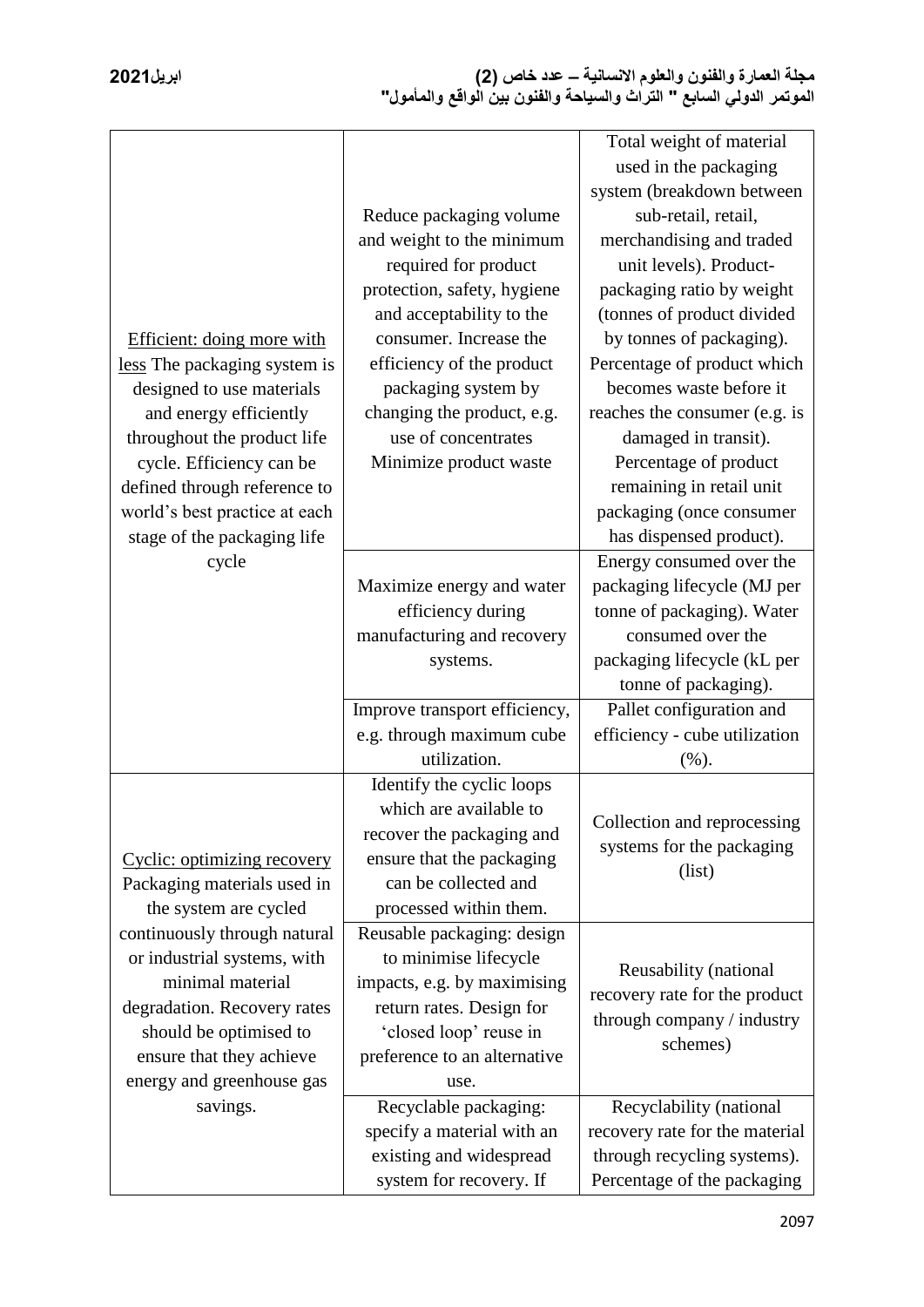|                                                                                                                                                                                                                                                                             | possible use only one<br>material, if not use materials<br>which are easy for the<br>consumer to separate or do<br>not contaminate recycling<br>systems. Design for 'closed<br>loop' recycling rather than<br>'downcycling'. Use the<br>maximum amount of                                          | (by weight) which can be<br>recovered through available<br>recycling processes. Average<br>% of recycled material (post<br>consumer). Average % of<br>recycled material |  |
|-----------------------------------------------------------------------------------------------------------------------------------------------------------------------------------------------------------------------------------------------------------------------------|----------------------------------------------------------------------------------------------------------------------------------------------------------------------------------------------------------------------------------------------------------------------------------------------------|-------------------------------------------------------------------------------------------------------------------------------------------------------------------------|--|
|                                                                                                                                                                                                                                                                             | recycled content which is<br>physically possible<br>(preferably postconsumer).                                                                                                                                                                                                                     |                                                                                                                                                                         |  |
|                                                                                                                                                                                                                                                                             | Specify renewable materials<br>where it is demonstrated<br>they provide the lowest<br>environmental impact.                                                                                                                                                                                        | Percentage of packaging<br>material which is from a<br>renewable source                                                                                                 |  |
|                                                                                                                                                                                                                                                                             | Use renewable stationary<br>energy (e.g. by purchasing<br>'Green power').                                                                                                                                                                                                                          | Percentage of stationary<br>energy use which is from a<br>renewable source.                                                                                             |  |
|                                                                                                                                                                                                                                                                             | Use renewable transport<br>energy (e.g. biofuels) where<br>these are found to have the<br>lowest environmental<br>impact.                                                                                                                                                                          | Percentage of transport<br>energy which is from a<br>renewable source.                                                                                                  |  |
| Safe: non-polluting and<br>nontoxic Packaging<br>components used in the<br>system, including materials,<br>finishes, inks, pigments and<br>other additives do not pose<br>any risks to humans or<br>ecosystems.<br>When in doubt the<br>precautionary principle<br>applies. | Manufacture packaging<br>using cleaner production<br>techniques and using best<br>practice materials and energy<br>consumption technologies.                                                                                                                                                       | Cleaner product policies and<br>procedures (list).                                                                                                                      |  |
|                                                                                                                                                                                                                                                                             | Avoid or minimise the use of<br>heavy metal-based additives                                                                                                                                                                                                                                        | Use of heavy metal-based<br>additives (list) and<br>concentration (ppm).                                                                                                |  |
|                                                                                                                                                                                                                                                                             | Avoid or minimise the use of<br>materials or additives that<br>may migrate into food and<br>be harmful to human health,<br>e.g. certain plasticisers.<br>Avoid or minimise the use of<br>materials or additives which<br>may pose risks to humans or<br>ecosystems during recovery<br>or disposal. | Health or environmental<br>risks associated with the<br>package                                                                                                         |  |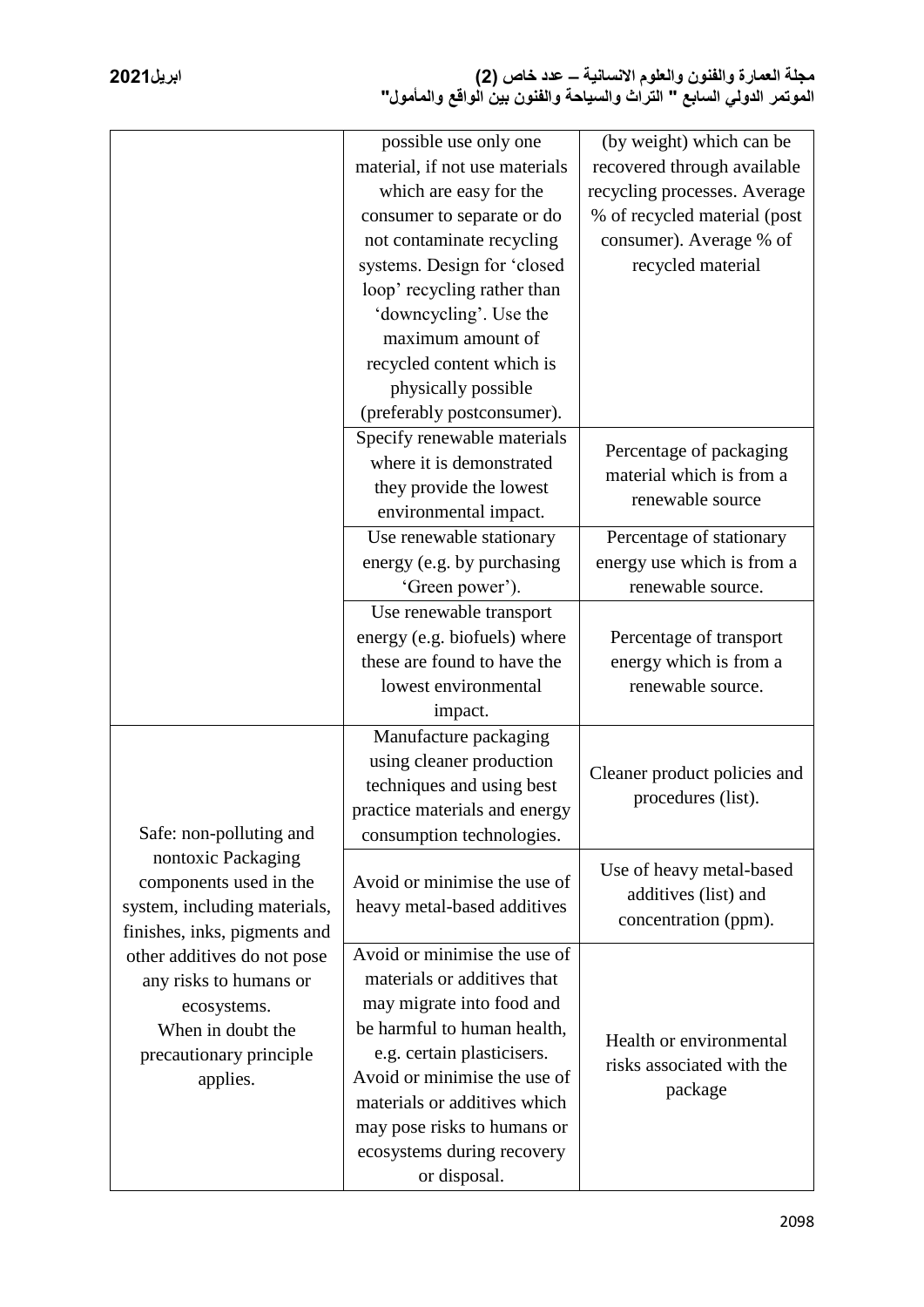|                              | Transport distances at each   |
|------------------------------|-------------------------------|
|                              | stage of the packaging life   |
| Minimise the environmental   | cycle (km). Mode of           |
| impacts of transport         | transport used for each stage |
| (considering distance, mode  | of the packaging life cycle   |
| of transport and fuel type). | (km). Fuel type used for      |
|                              | each stage of the packaging   |
|                              | life cycle (list).            |

**Table Revised SPA sustainable packaging definition, strategies and key performance indicators(5)**

# **Methodology**

**The first stage** of the study involved an exploratory study to identify the Saudi heritage product that is available in airports A self-administered questionnaire was distributed on 130 respondents . A convenient sample was from students and professionals. Only 111respondents' questionnaire were completed. The response rate is 85%. The general characteristics of the sample were as follow:

The age ranged from 18 to 50+ while the majority of the respondents were from 16-55 years. The education from high school to postgraduate while the majority of the respondents had high education , Income was not considered moreover the gender because we target the people who travel inside and outside Saudi Arabia

**The second stage** of the study involved innovate a package for different products that express the heritage goods moreover could sale in the airports specially for Foreigners ,the package depend on the design on the Saudi artists works moreover the structure of the package and the material were different and could use several times in many ways as a way for sustainable product .

# **Analysis:**

According to the Saudi market the major heritage products were a date , perfumes ,national wearing and incense. After asking respondents about travelling abroad and if they notice the products in the duty- free or airports ,the majority 100 % recognize the products in foreigners duty-free but 43.4% recognize the products in Arabic duty-free. As for which type of products they prefer to see in the duty- free , there were many products but the majority choose the dates , incense and the heritage souvenirs.the respondent considered several important issues such as the shape of the package, the design of the package, being environmental friendly, and attractiveness of the package. Accordingly from the respondent's responses , it was clear that they were more concerned with the attributes of the packages such as color, design and attractiveness of the package moreover they were heedful of using the Saudi artists work in packaging design as a tool to introduce the Saudi art to the world .

 According to respondents' results about the most popular product which refer to Saudi heritage the researchers innovation packages for the main products for the Saudi duty- free and then analyzed it . The tables below show the important responses to some questionnaire items .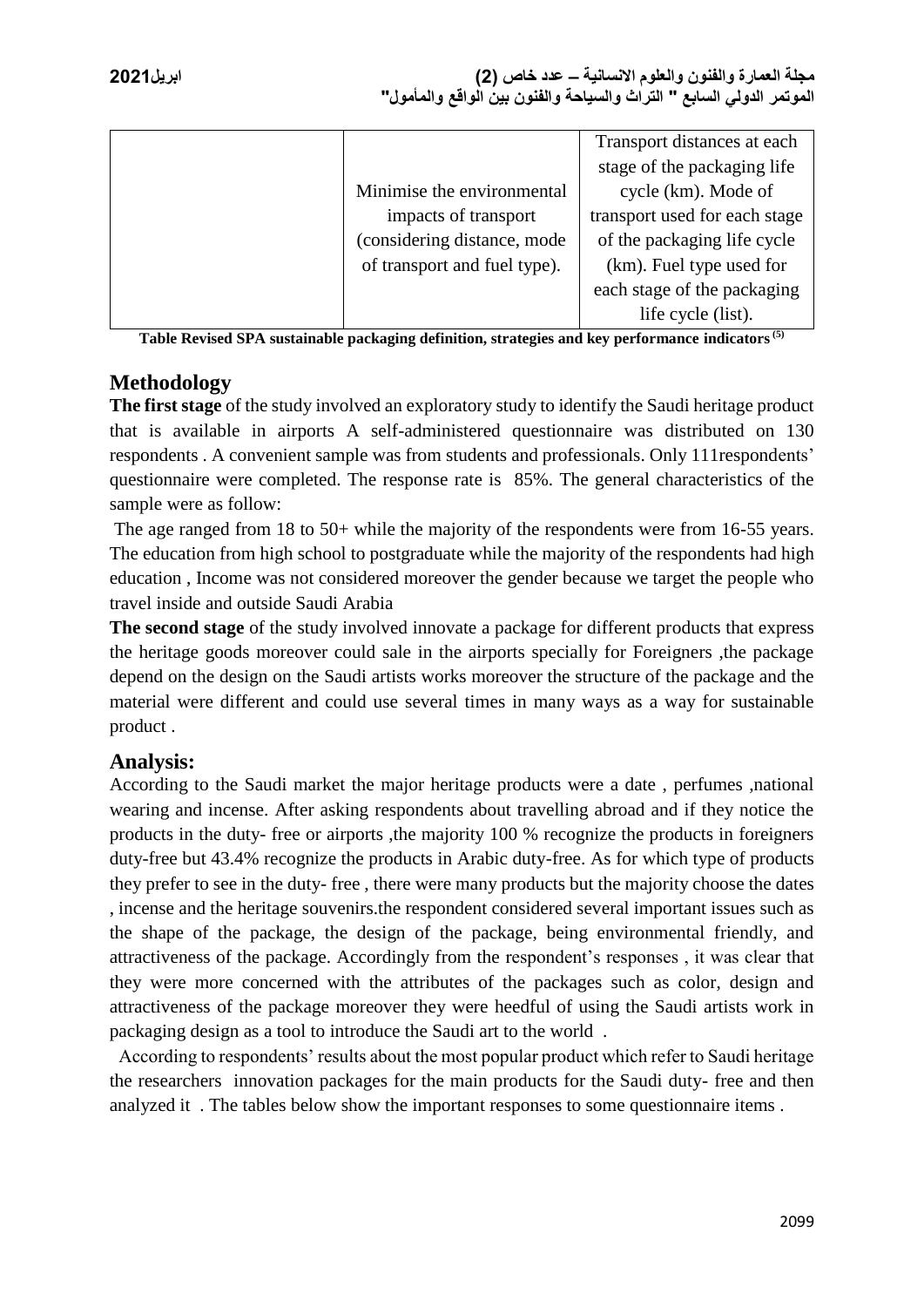



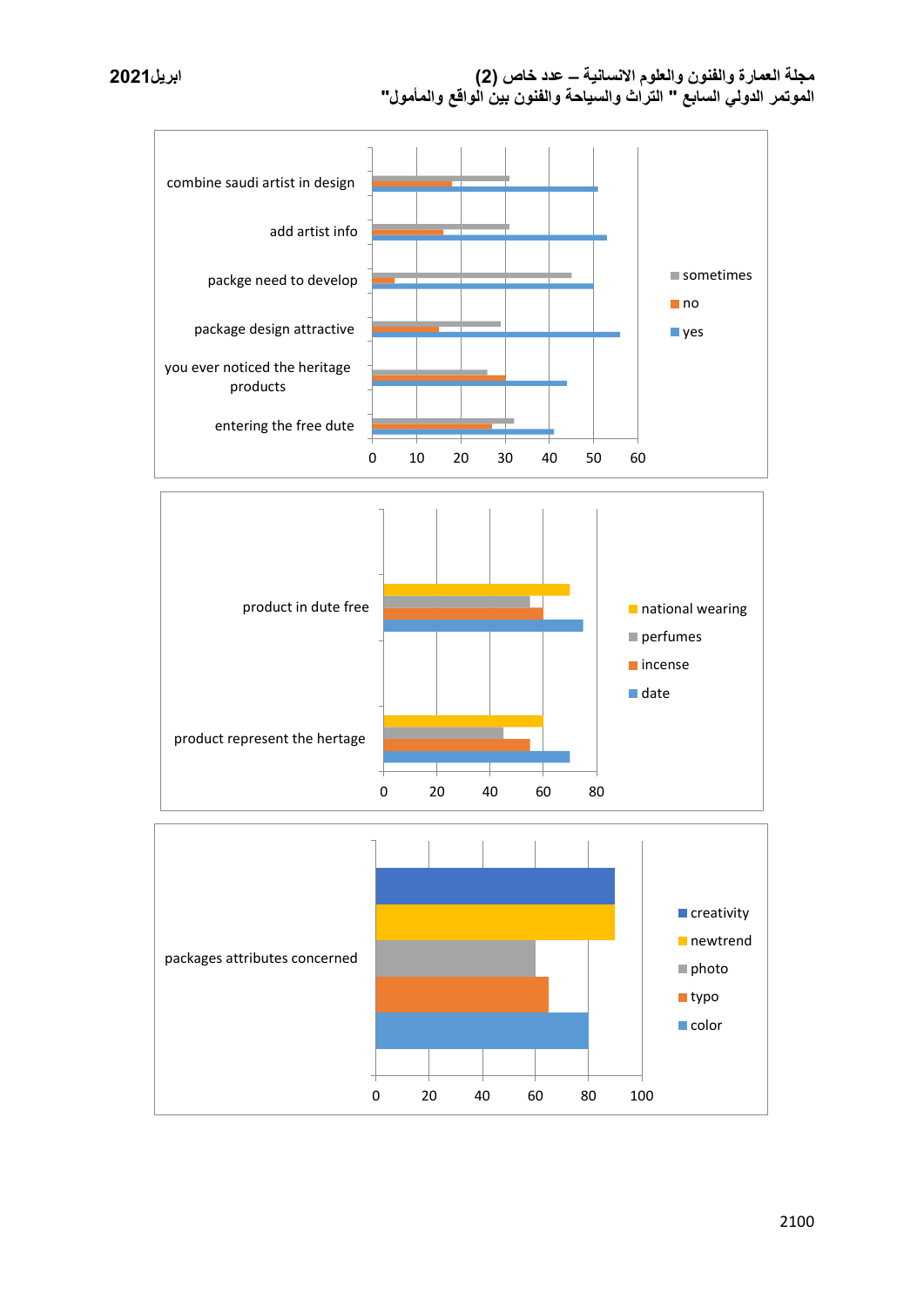# **Package analysis First package**



Product: dates Artist: Abdullah Al- Rashed (Saudi artists) Packaging Substrate / Materials: Cardboard, Acrylic, Wood Printing Process: Flexography, Offset Printing

### **Design creativity and invention**

Structure: Combines between wood and acrylic, easy to turn and open

The structure divided into two pieces, first one for the dates it made from acrylic to make it easy to see the product the second part made from wood with drawer and carved gap for incense Graphic design: depend on one of the artist painting about the (Almandina) Reuse: the package could be reused for jewelry or accessories, also a part of the design which

contains the artist work could use as a bookmarker

#### **Second package**



Product: dates covered with gold and coasters Artist: Hanaa which known as Havinci (Saudi artists) Packaging Substrate / Materials: Acrylic, plastic Printing Process: Flexography

# **Design creativity and invention**

Structure: Acrylic, easy to open

The structure divided into two pieces, it's open from the middle then there's a plastic cover over the dates, an engraved base for the dates and the coasters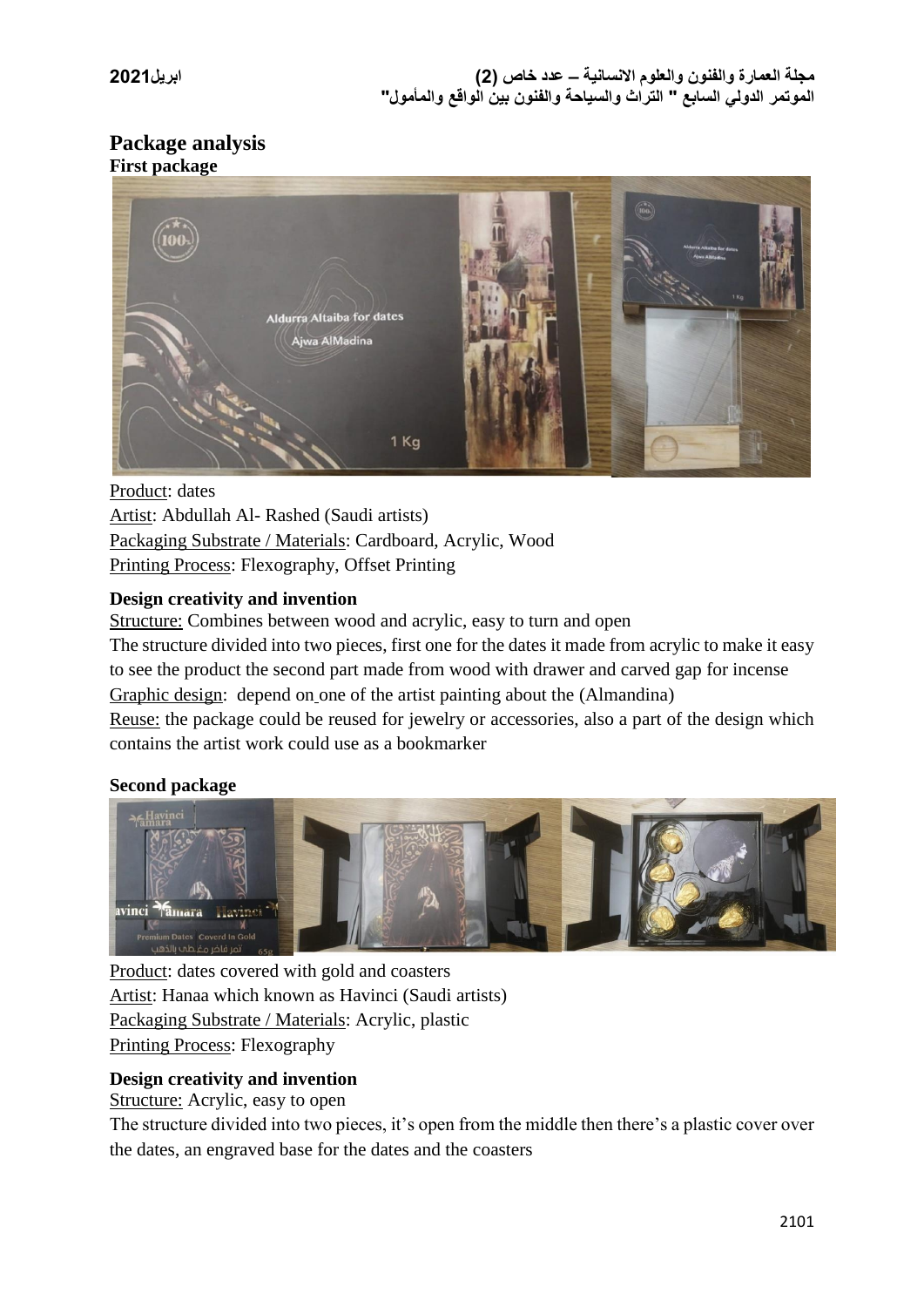Graphic design: depend on typography and window to make easy to see the artist painting also the coasters design depend on the artist's works and in the back of the coaster there's a brief about the painting.

Reuse: the package could be reused as a small table

#### **Third package**



Product: Traditional slipper (national wear) Artist: Shaker Kashgari (Saudi artists) Packaging Substrate / Materials: cardboard Printing Process: lithography

#### **Design creativity and invention**

Structure: cardboard, easy to open ,The structure divided into two pieces, when it opened the first piece of the slipper will be appear easily but the second one still covered Graphic design: depend on typography and one of artist work ,the deign depends on black and white and inside package there was information about the artist and the product

# **Conclusion:**

 When competition is increasing we need to search for more efficient ways to compete, packaging design has become an essential tool . Packaging can be used together with the product concept to create a competitive offering in a market, Creative packaging solutions for heritage products are also supplying different kinds of information and could be an educational tool about the nature of society which gives the possibility to distinguish heritage products .

 Designer should focus on the innovation and how to combain between the art and applied ,also manufacturers need to design their packages and consider consumers perception and responses towards the packages they provide consumers with. This can guarantee efficiency and optimize the potential of packaging.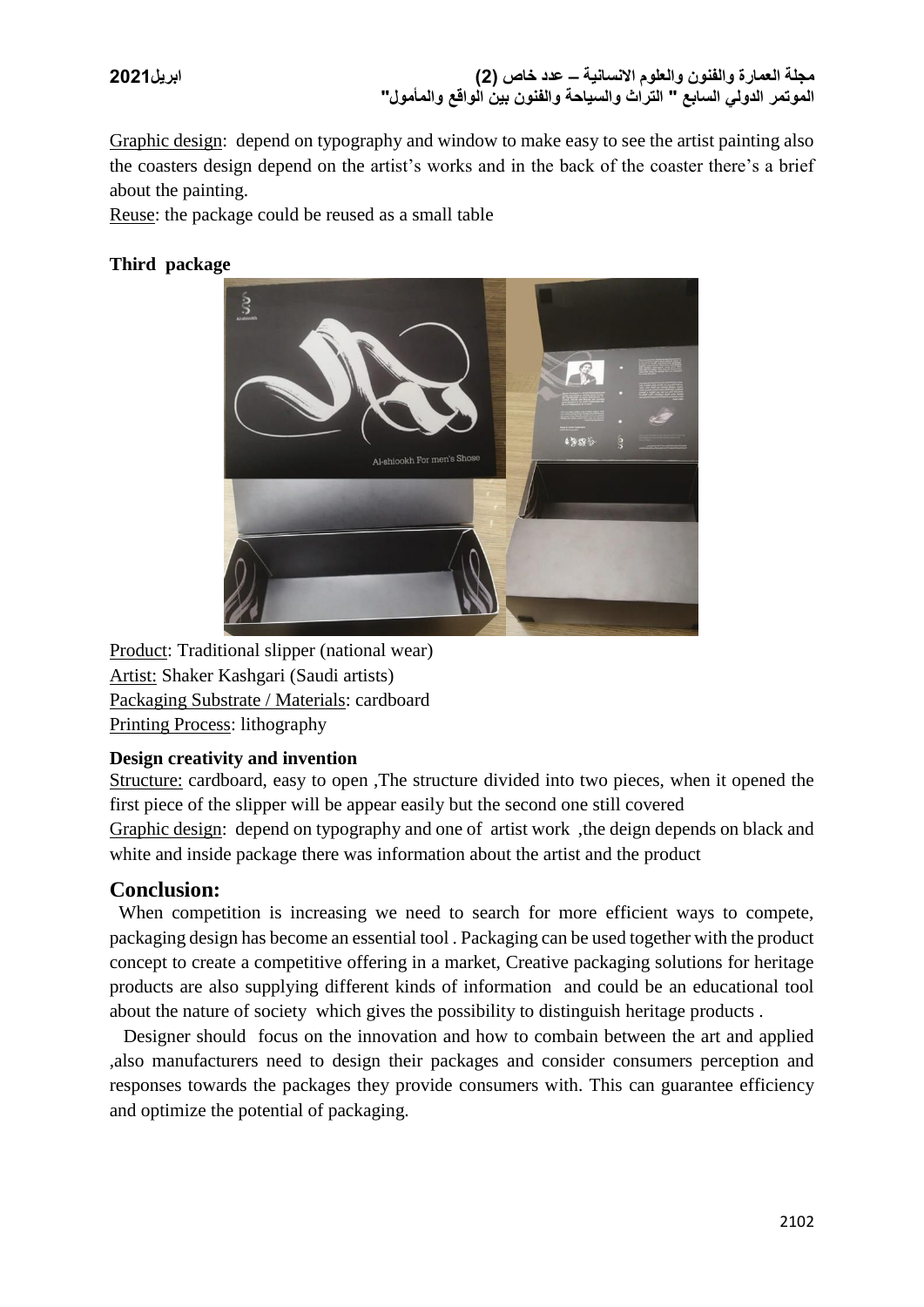# **Limitation:**

A key limitation of this study is sampling. The researchers found it difficult to provide information across all areas in Saudi Arabia. Therefore, it is difficult to generalize the findings of the current study to all population. Replication of the study would be recommended in different areas across Saudi Arabia.

# **Managerial Implications:**

The findings of the research would help companies understand that there is a need to have a differentiated packaging design from competitors' packages. The results of the study will enable companies to implement appropriate marketing strategies to increase their market share.

# **Questionnaire**

packaging of heritage products in the Kingdom of Saudi Arabia

We are honored and pleased with your participation in answering the questionnaire for the purposes of scientific research, as the research aims to "identify the most important heritage products that represent the Kingdom of Saudi Arabia and the role of packaging in promoting products"

Note: assurance that all the mentioned data and answers will be treated with complete confidentiality and for scientific research purposes only.

We thank and appreciate your efforts

# **Personal information:**

| 1-Name (optional)     |         |                                                      |                                                                                               |
|-----------------------|---------|------------------------------------------------------|-----------------------------------------------------------------------------------------------|
| 2- Gender: male       |         | female                                               |                                                                                               |
| 3- Age: 25-35         | $36-45$ | $46 - 55$                                            | $55+$                                                                                         |
| 4- Education:         |         |                                                      |                                                                                               |
| <b>Questions</b>      |         |                                                      |                                                                                               |
|                       |         |                                                      | 1- How many times have you traveled outside Saudi Arabia?                                     |
| - 4 times and more    |         | -less than 3                                         |                                                                                               |
|                       |         | 2- Are you interested in entering the free-dute?     |                                                                                               |
| yes<br>$\sim$         | - no    |                                                      | - sometime                                                                                    |
|                       |         |                                                      | 3- Have you ever noticed the heritage products in the free- dute market at the Kingdom's      |
| airports?             |         |                                                      |                                                                                               |
| yes                   | - no    |                                                      | - sometime                                                                                    |
|                       |         | 4- What grabs your attention the most? (long answer) |                                                                                               |
|                       |         |                                                      | 5- Does the heritage packaging attract your attention in the free market in the Kingdom?      |
| yes<br>$\sim 10^{-1}$ | $- no$  |                                                      | - sometime                                                                                    |
|                       |         |                                                      | 6- Have you ever bought a heritage product from the free-dute market in the Kingdom?          |
| yes                   | $- no$  |                                                      |                                                                                               |
|                       |         |                                                      | 7-Have you ever noticed the heritage products at free- dute market in foreign countries while |
| traveling?            |         |                                                      |                                                                                               |
| yes<br>$\sim 10^{-1}$ | $- no$  |                                                      | - sometime                                                                                    |
|                       |         |                                                      | 8-Have you ever purchased a heritage product from the free market of another country?         |
| yes                   | - no    |                                                      |                                                                                               |
|                       |         |                                                      |                                                                                               |